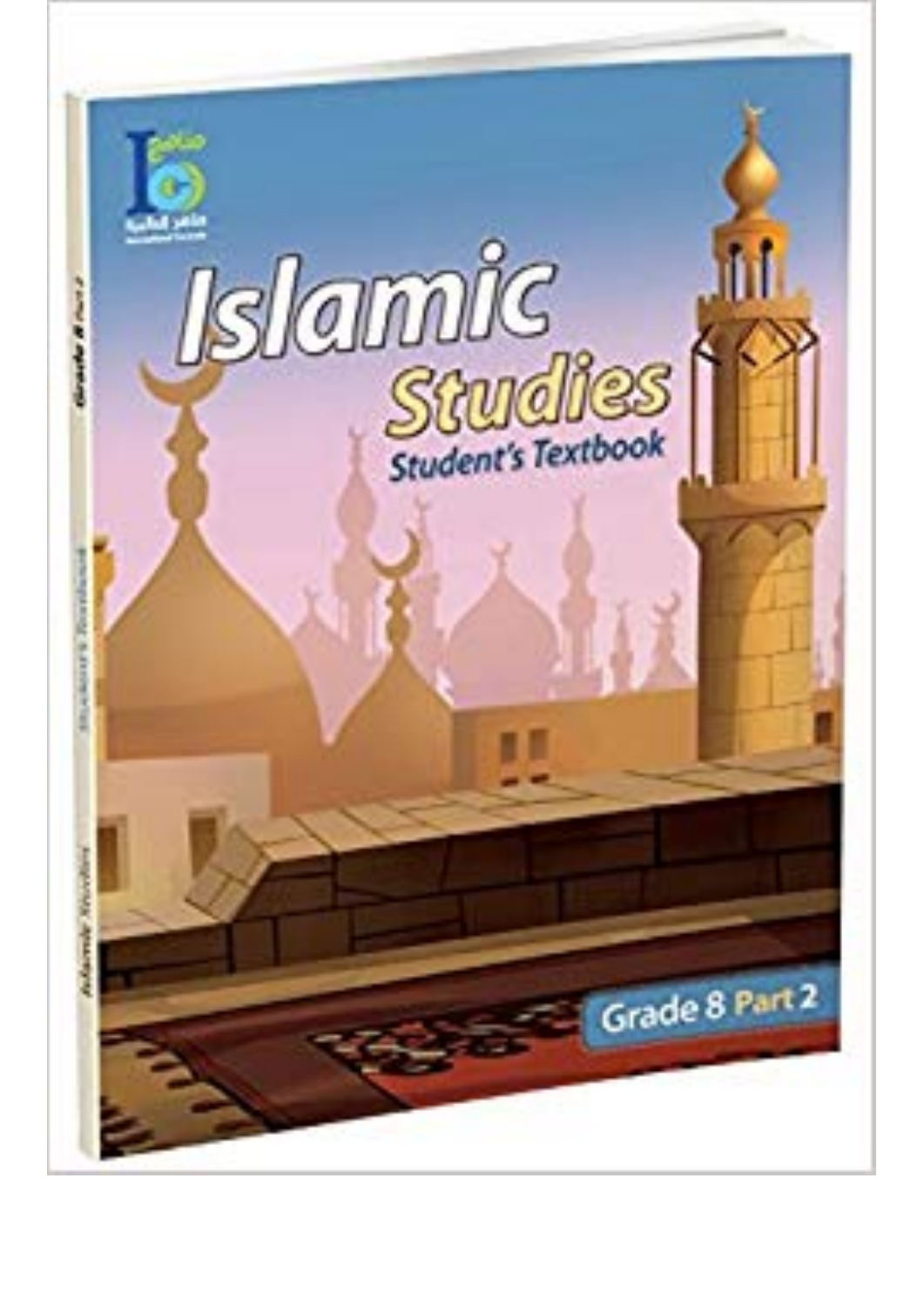*ICO Islamic Studies Textbook: Grade 8, Part 2 (With Access Code)*

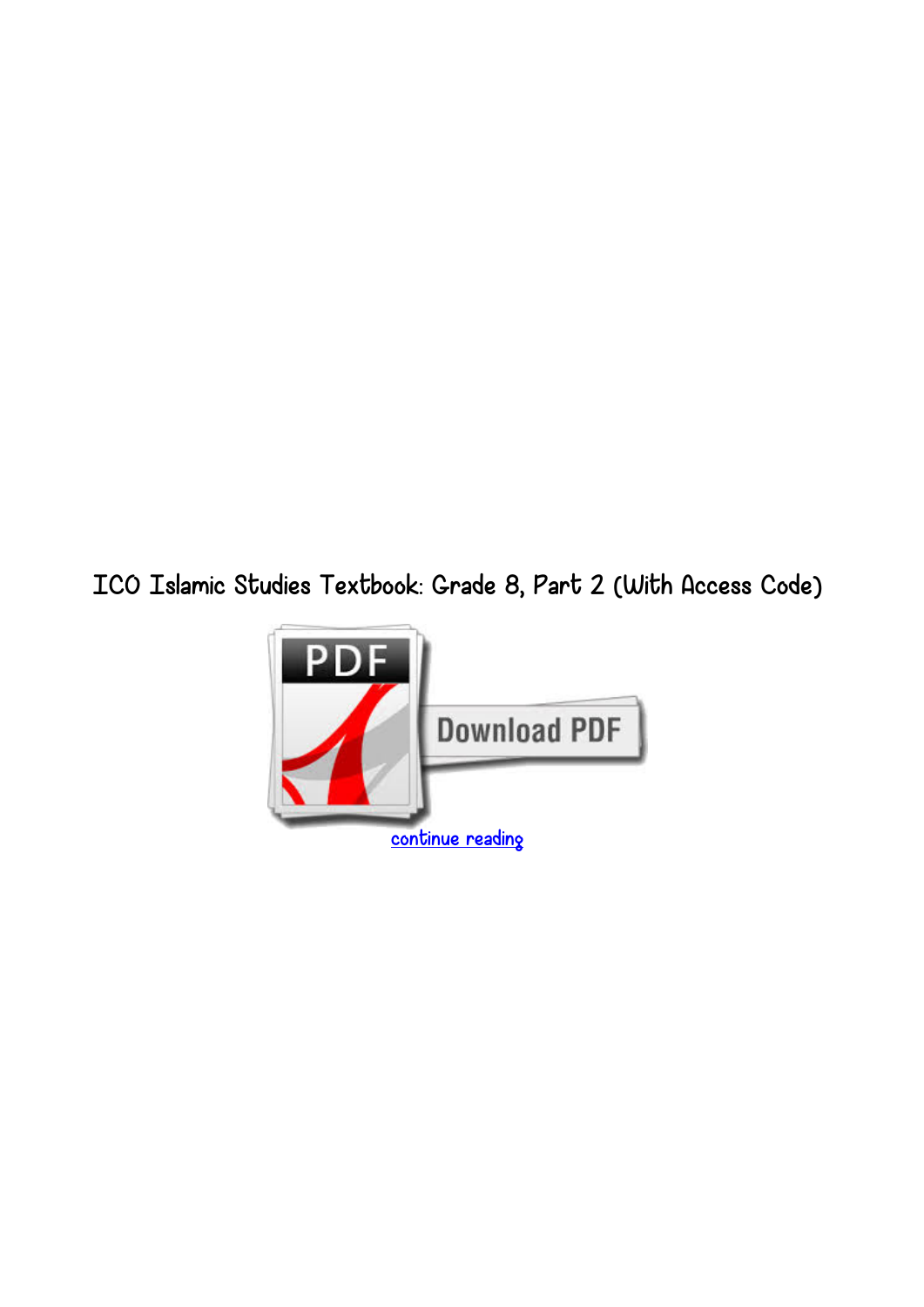*There are five content areas in the book: 'Aqeedah (Islamic doctrine) The Glorious Qur'an and its sciences Seerah (biography of the Prophet) and Islamic History 'Ibaadaat (Worship and Rituals) Morals and manners The material is presented utilizing a spiral approach, where students revisit each area and study it in greater depth each year. The Student's Textbook provides the subject text message of the lessons, exercises and also activities. The ICO task can be a distinguished one because: Our curricula meet the needs of the prospective target audience for integrated, coherent, and appropriate curricula. Program Requirements for CD-ROM: Home windows 2000, XP, or Vista The Educational Articles Features: Reinforce the principle of forgiveness and the etiquette of disagreement with others. The Features and Characteristics of the Textbooks: These books were made by the International Curricula Corporation (ICO) and have certain features, which distinguish them from any additional textbooks: The Instructional and Linguistic Features: Reinforce the correct linguistic basis of the non-Arabic speaking students. Identify the right articulation of the different sounds through the analysis of the Glorious Qur'an. Provide non-Arabic speaking students with a good deal of Islamic vocabulary. They build the students' linguistic dictionary according to their environmental needs. They were prepared by unique educationists who are experienced in designing curricula and who are familiar with the needs of the target group. Develop the spirituality, morality, and values of the learners. Help students have great and balanced personalities. These were prepared according to scientific bases, assimilating the most recent educational and mental theories.*



*[continue reading](http://bit.ly/2Tge8Fv)*